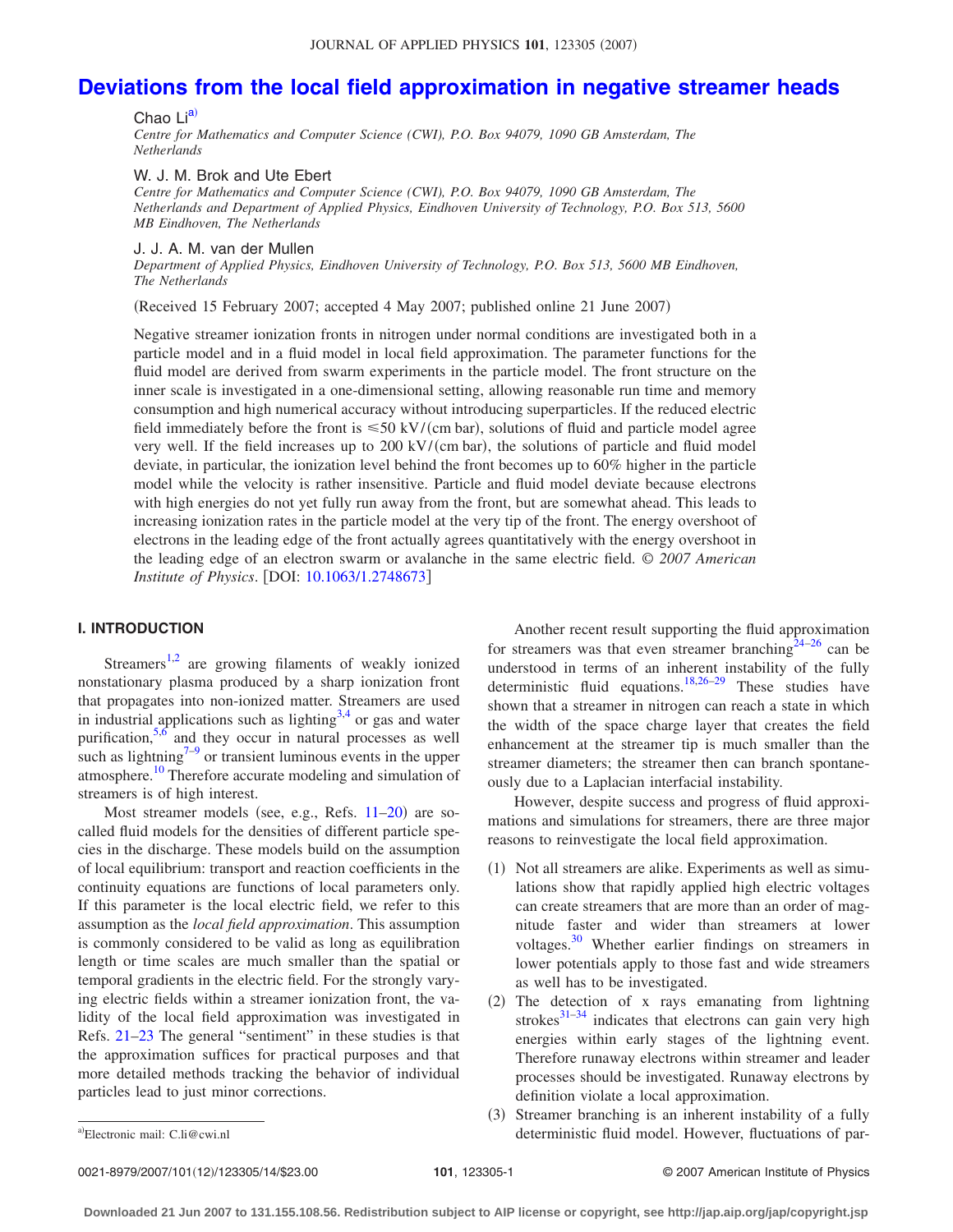<span id="page-1-0"></span>

FIG. 1. (Color online) The relation between the full streamer problem and the planar fronts described in this paper. The left picture shows the narrow space charge layer surrounding the negative streamer head;<sup>18,[28,](#page-13-19)[29](#page-13-9)</sup> the width of the layer is much smaller than the streamer diameter which creates the characteristic field enhancement ahead and field suppression behind the front. The right picture shows a zoom into the inner structure of the space charge layer with an essentially planar ionization front as treated in this paper. In the transversal direction, periodic boundary conditions are applied. The simulation can start initially with charge *Q* evenly distributed in a thin layer of transversal area *A*. *Q* is so large that it screens the field below the charge layer.

ticle densities might trigger this instability earlier than they would occur in the fully deterministic fluid model. In particular, in the leading edge of an ionization front, particle densities are very low and the fluid approximation eventually breaks down. As the front velocity of this so-called pulled front<sup>17[,35](#page-13-14)</sup> is determined precisely in the leading edge region, single particle dynamics and fluctuations should be accounted for.

These three observations motivate our present reinvestigation of the local field approximation for streamers. The starting point is a Monte Carlo model for the motion of single free electrons in nitrogen. We note that complete streamers have been simulated with Monte Carlo particle models before;<sup>36</sup> however, a drawback of such models is that the computation time grows with the number of particles and eventually exceeds the CPU space of any computer. This difficulty is counteracted by using superparticles carrying charge and mass of many physical particles, but superparticles in turn create unphysical fluctuations and stochastic heating.

In the present paper, we compare the results of a Monte Carlo particle model and a fluid model. We circumvent the problems caused either by a too large particle number or by the introduction of superparticles by investigating a small, essentially one-dimensional section of the ionization front as illustrated in Fig. [1.](#page-1-0) We suppress effects of lateral boundaries by periodic boundary conditions. As the electric field essentially does not deviate from the planar geometry within the region where the particle densities vary rapidly, a planar ionization front<sup>37</sup> is a very good approximation of this inner structure. Of course, a planar front will not incorporate the electric field enhancement caused by a curved front,  $11,37$  $11,37$  but this outer scale problem concerns only the electric field and can be dealt with through an inner-outer matching procedure[.38–](#page-13-17)[40](#page-13-18) Planar fronts allow us to investigate individual particle kinetics and fluctuations within the front and its specific strong spatiotemporal gradients in a systematic way and within reasonable computing time.

In this paper, we concentrate on negative streamer fronts in pure nitrogen under normal conditions. We thoroughly discuss the case where the reduced electric field at the streamer tip is 100 kV/(cm bar), and we summarize results for fields ranging from 50 to 200 kV/(cm bar). The paper is organized as follows. In Sec. II, first our Monte Carlo particle code and its numerical implementation are described. Then the derivation of the fluid model is recalled, and the numerical implementation of the fluid model is summarized. Then swarm or avalanche experiments in a fixed field are performed in the particle model, the approach of electrons to a steady state velocity distribution is investigated, and the parameter functions for the fluid model are generated. This sets the stage for a quantitative comparison of front solutions in particle and fluid model in Sec. III. Here first the setup of planar front simulations is described, then the results of the planar front simulations within fluid and particle model and analytical results are presented and compared. The emphasis lies on front profile, front velocity, and ionization level behind the front. It will be shown that differences can be attributed to the electron kinetics in the leading edge of the front where the electric field does not vary, and that the electron energy distribution there agrees quantitatively with that in the leading edge of an ionization avalanche or swarm. Section IV contains our conclusions on the validity of the fluid approximation. An Appendix contains analytical approximations on the ionization level behind an ionization front.

## **II. SETUP OF PARTICLE MODEL AND FLUID MODEL IN LOCAL FIELD APPROXIMATION**

In this section, we summarize the features of particle and fluid models, their numerical implementation and mutual relation as a basis for the quantitative comparison of ionization fronts in particle and fluid model in Sec. III.

Our starting point is a model that contains all microscopic physical mechanisms that are thought to be relevant for the propagation of a negative impact ionization front in pure nitrogen. It models the generation and motion of single free electrons and positive ions in the neutral background gas. While propagating freely, the electrons follow a deterministic trajectory according to Newton's law. The collision of electrons with neutral molecules is treated as a stochastic Monte Carlo process. Because the mobility of the positive ions is two orders of magnitude smaller than that of the electrons, ions are treated as immobile within the short time scales investigated in this paper. Neutral molecules are assumed to have a uniform density with a Maxwellian velocity distribution. The electron-neutral collisions, including all relevant elastic, excitation, and ionization collisions, are treated with the Monte Carlo method. Electron-electron or electronion processes as well as density changes of the neutral gas are neglected as the degree of ionization stays below 10−5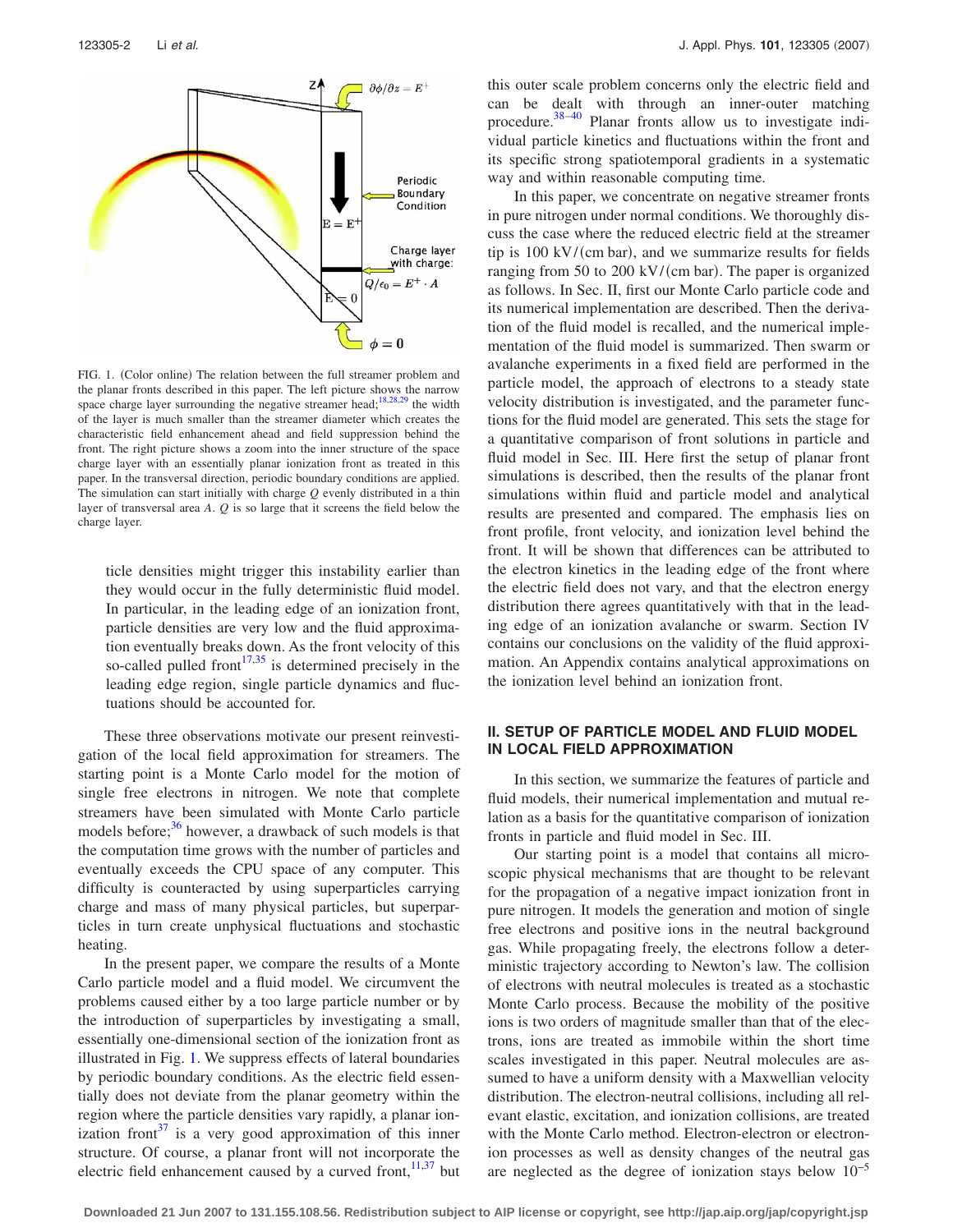even at atmospheric pressure.<sup>17,[26](#page-13-7)</sup> This well-known model will be summarized in Sec. II A. The space charges can change the local electric field; this is accounted for by solving the Poisson equation. The particle model gives a very detailed and complete description at the expense of significant computational costs where we stress that one particle is one electron and superparticles are not used.

If densities are high enough and fields vary slowly in space and time, the average behavior of the electrons can be modeled by a fluid approximation for electron and ion densities whose parameters depend on the local electric field only. The derivation of the fluid approximation can be formalized by taking the zeroth and the first moment of the Boltzmann equation. However, for the practical purpose of determining mobilities, ionization rates, and diffusion coefficients as a function of the electric field, we directly perform swarm experiments with the particle model in a constant electric field. This procedure together with the averaging processes involved are described in Sec. II C. Here also the relaxation of an electron swarm to steady state motion and the velocity distribution of steady state motion in a given homogeneous field are discussed.

#### **A. The Monte Carlo particle model**

## *1. Physical processes*

In the particle scheme, at each instant of time *t*, there is a total number of  $N_e(t)$  electrons and  $N_p(t)$  ions. The single electrons are numbered by  $i = 1, ..., N_e(t)$  at time *t*; they are characterized by a position  $\mathbf{x}_i(t)$  and a velocity  $\mathbf{v}_i(t)$ , each within a continuous three-dimensional vector space. Between collisions, electrons are accelerated and advanced according to the equation of motion. For the positive ions, only their position  $\mathbf{x}_j^p$ ,  $j = 1, ..., N_p(t)$  is taken into account while their mobility is so low that their velocity can be neglected. The electric field is determined from the Poisson equation together with appropriate boundary conditions.

The collisions account for the impact of free electrons on neutral nitrogen molecules. As the neutrals are abundant, their density determines the probability of an electron-neutral collision. The collision can be elastic, inelastic, or ionizing. In inelastic collisions, electron energy is partially converted into molecular excitation; in ionizing collisions, electron energy is consumed to split the neutral into a positive ion and a second free electron. The probability distribution of the different collision processes depends on the electron energy at the moment of impact; we use the cross section data from the SIGLO database. $41$  As the collisions are random within a probability distribution, the actual occurrence of a specific collision within a sample is determined by a Monte Carlo process.

Once an elastic or inelastic collision process is chosen, the energy loss of the electron and therefore the absolute value of its velocity after the collision is fixed. However, model results will depend on the angular distribution of the emitted electrons, which again follows a probability distribution. Different scattering methods have been discussed in the literature. $42-46$  $42-46$  Here we will only focus on the scattering method used in the present paper.

In an elastic collision, the longitudinal scattering angle  $\chi$ and the azimuthal scattering angle  $\varphi$  relative to the direction of the incident electron, are given in Ref. [43.](#page-13-23) In an inelastic collision, the energy loss of incident electrons has to be taken into account, but the scattering angle is calculated in the same way as for an elastic collision.

In an ionizing collision, energy conservation dictates

$$
\varepsilon_1 + \varepsilon_2 = \varepsilon_c - \varepsilon_{\text{ion}},\tag{1}
$$

<span id="page-2-0"></span>where  $\varepsilon_c$ ,  $\varepsilon_1$ , and  $\varepsilon_2$  are the energy of the incident, the scattered, and the ejected electrons, respectively, and  $\varepsilon_{\text{ion}}$  is the ionization threshold energy. We use Opal's empirical  $\text{fit}^{4}$  for the distribution of the ejected electron energy,

$$
\varepsilon_2 = B \tan \left[ p_1 \arctan \frac{\varepsilon_c - \varepsilon_{\text{ion}}}{2B} \right],\tag{2}
$$

where  $B \approx 13$  eV in the energy range of interest and  $p_1$  is a random number equally distributed between 0 and 1. For the scattering angles, Boeuf and Marode<sup>45</sup> assumed that  $(i)$  the incident, ejected, and scattered electron velocities are coplanar, and (ii) the scattered and ejected electron velocities are perpendicular. These assumptions lead to

<span id="page-2-1"></span>
$$
\cos^2 \chi_1 = \frac{\varepsilon_1}{\varepsilon_c - \varepsilon_{\text{ion}}}, \quad \cos^2 \chi_2 = \frac{\varepsilon_2}{\varepsilon_c - \varepsilon_{\text{ion}}}, \tag{3}
$$

where  $\chi_{1,2}$  are the respective scattering angles. The set of Eqs.  $(1)$  $(1)$  $(1)$ – $(3)$  $(3)$  $(3)$  determines the distribution of energies and scattering angles of the scattered and the ejected electron in an ionizing collision.

#### *2. Numerical implementation*

The particle code moves electrons within the applied plus the self-induced field and includes their collisions. Therefore the numerical calculation consists of three parts: the Newtonian electron motion within the field, the field generated by the charged particles, and collisions. At each time step of length  $\Delta t$ , the field is calculated from the charge densities on a lattice with grid size  $\Delta \ell$ . Then the electrons move in continuous phase space according to the field, possibly interrupted by Monte Carlo collision processes. Electrons can experience more than one collision during one time step  $\Delta t$ .

In more detail, position and velocity of the electrons are determined in continuous phase space from their Newtonian equation of motion according to the electric field at their initial position within the time interval. The commonly used integration is the leap-frog method, $48$  in which the electron positions and velocities are offset in time by  $\Delta t/2$ .

For the electron-neutral collisions, time, type and scattering angles are determined in a Monte Carlo process by sequences of random numbers. For  $N_2$ , the maximal average collision frequency  $\nu_{\text{max}}$  is about  $9.7 \times 10^{12} / s$ , therefore the minimal average collision time  $T_{\text{min}}=1/\nu_{\text{max}}$  is about 0.1 ps. By introducing the so-called null collisions, in which no collisions occur,  $T_{\text{min}}$  can be chosen as average collision time independently of the electron energy  $\varepsilon$ . The probability  $P(t)$ that an electron will travel a time  $t$  without collision (including null collisions) is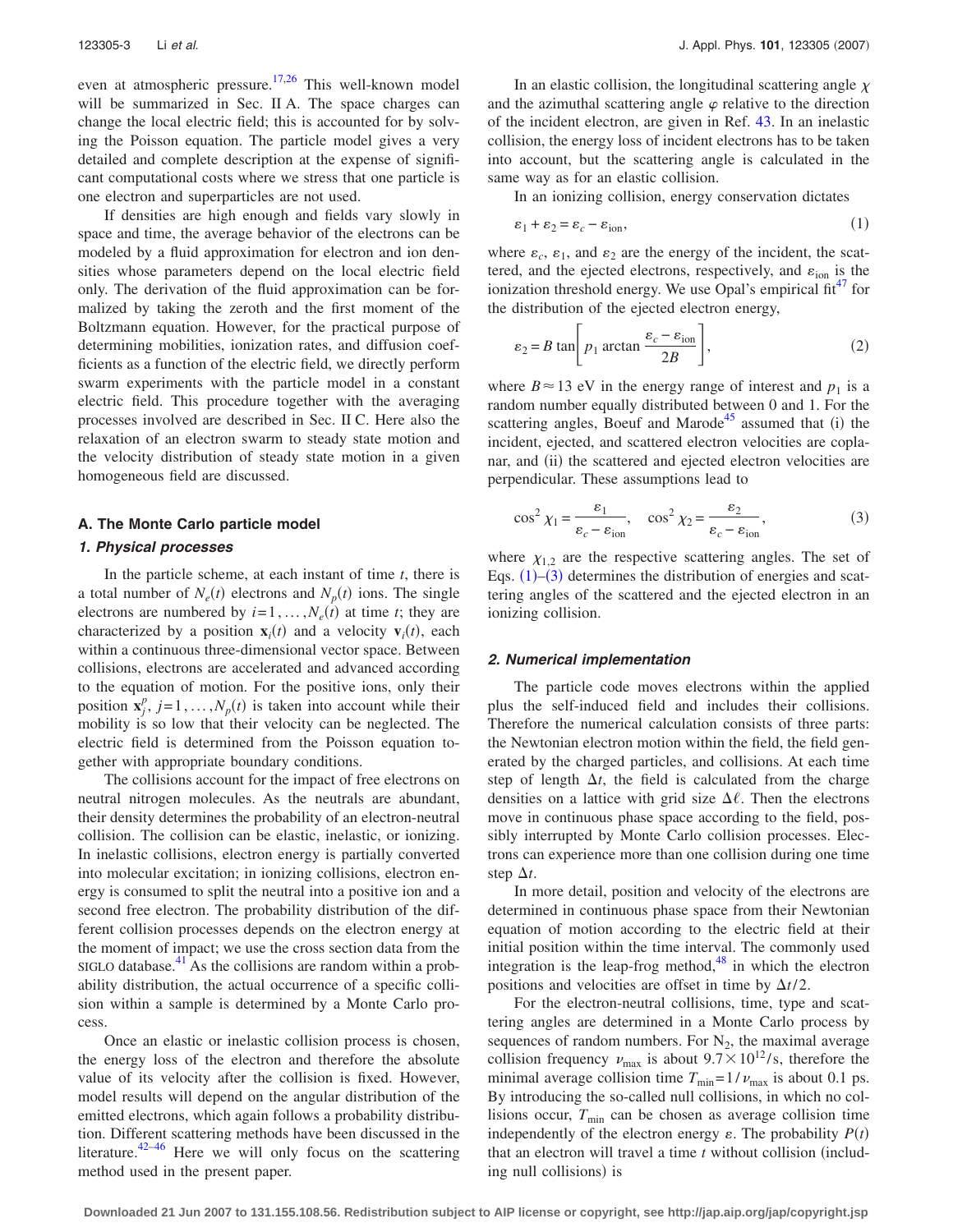$$
P(t) = e^{-\nu_{\text{max}}t}.\tag{4}
$$

Therefore the next collision time  $\Delta t_{\text{collision}}$  of an electron is drawn in a Monte Carlo process from the distribution

$$
\Delta t_{\text{collision}} = T_{\text{min}} \ln \frac{1}{p_2},\tag{5}
$$

where  $p_2$  is again a random number. When a collision occurs, the energy of the incident electron is calculated, and the distribution of the collision processes is determined according to the collision frequencies; then a random number determines the collision type (null collision, elastic, excitation or ionization collision). At the collision, the electron velocities are changed according to the processes discussed in Sec. II A 1. Then the next collision time for the particle is determined. This approach is described in more detail in Refs. [45](#page-13-24) and [49.](#page-13-26)

At each time step of length  $\Delta t$ , the electric field is calculated on the grid with mesh  $\Delta \ell$ . First, the number of elementary charges  $n_p - n_e$  within a grid cell is counted; it directly determines the charge density within the cell. Then the change of electric field components normal to the cell faces are determined from the densities within the cells through the Poisson equation. This simple interpolation on cells of appropriate size causes no artifacts as we are dealing with particles carrying just one elementary charge *e*, not with superparticles. The condition on the cell size is that (i) it is large enough that a elementary charge in the cell center does not create substantial fields on the cell boundary, and (ii) it is small enough that no strong density gradients occur between neighboring cells. Here it should be noted that density gradients due to particle number fluctuations are strongly suppressed when we deal with real particles, not superparticles. Therefore more involved interpolation methods such as particle in cell $^{48}$  (PIC) are not required.

The choice of the spatial and temporal mesh determines the computational accuracy as well as the computational costs. We have tested different meshes in planar fronts as described in Sec. III A. The results, most prominently the ionization density behind the front, converge for a sufficient discretization. However, a balance has to be found between computational accuracy and computational costs. We choose the time step as  $\Delta t = 0.3$  ps, which is of the same order as the minimal average collision time  $T_{\text{min}}$ , and the cell size as  $\Delta \ell$  = 2.3  $\mu$ m, which is the basic length scale according to dimensional analysis in Ref. [17](#page-13-13) On this mesh, the electron density behind planar fronts has an error of less than 0.2%.

## **B. The fluid model**

## *1. Basic equations*

Fluid models in general can be derived from the Boltz-mann equation.<sup>50–[53](#page-13-28)</sup> They approximate the motion of charged particles by continuity equations

<span id="page-3-0"></span>
$$
\frac{\partial n_e}{\partial t} + \nabla \cdot \mathbf{j}_e = \mathcal{S},\tag{6}
$$

<span id="page-3-1"></span>
$$
\mathbf{j}_e = -\mu \mathbf{E} n_e - \mathbf{D} \nabla n_e,\tag{7}
$$

where  $n_e$  is the electron density,  $\mathbf{j}_e = \mathbf{u} n_e$  is the flux density, and  $\mathbf{u} = \langle \mathbf{v} \rangle$  is the mean velocity of electrons. S is the source of electrons due to collisions and impact ionization,  $\mu$  represents the mobility and **D** is the diffusion matrix.

The coefficients  $S$ ,  $\mu$  and **D** appearing in Eqs. ([6](#page-3-0)) and ([7](#page-3-1)) are to be obtained from elsewhere. One common approach<sup>36</sup> is to solve the Boltzmann equation for a homogeneous and constant electric field *E* within a background gas of constant density. In a uniform electric field, the electrons gain energy from the field and loose it in inelastic col-lisions, reaching some steady state transport conditions.<sup>54[,55](#page-13-31)</sup> We will derive our coefficients directly from swarm experiments in the particle model in the next section. Furthermore, the electron source term can be written as

$$
S = |n_e \mu(E) \mathbf{E} | \alpha(E)
$$
 (8)

<span id="page-3-4"></span>when attachment and recombination can be neglected. Using these coefficients in a given gas and density as a function of the electric field is called the local field approximation.

Of course, this fluid model has to be extended by continuity equations for other relevant excited or ionized species. For a nonattaching gas with neglected ion mobility, the continuity equation for the density  $n_p$  of positive ions has to be included,

<span id="page-3-2"></span>
$$
\frac{\partial n_p}{\partial t} = S. \tag{9}
$$

Alternatively, the fluid model  $(6)$  $(6)$  $(6)$ – $(9)$  $(9)$  $(9)$  can also be motivated by physical considerations and conservation laws.<sup>17,[18,](#page-13-8)[57](#page-13-32)</sup> The continuity equations coupled to the Poisson equation for the electric field,

<span id="page-3-3"></span>
$$
\nabla \cdot \mathbf{E} = \frac{e(n_p - n_e)}{\epsilon_0}.
$$
 (10)

In the present paper, the highest possible consistency between particle and fluid model is achieved by determining the transport coefficients and ionization rate  $\mu(E)$ , matrix  $D(E)$ , and  $\alpha(E)$  for the fluid model from swarm experiments in the particle model; this will be done in Sec. II C.

Solutions of the particle model and of the fluid model in local field approximation will differ when the electric field or the electron density vary rapidly in space or time as the electrons then will not fully "equilibrate" to the local electric field. $^{21}$  We will investigate these deviations further below.

#### *2. Numerical implementation*

The fluid equations are solved on a uniform grid where the electron densities  $n_e$  and ion densities  $n_p$  are calculated at the centers of the grid cells. The densities can be viewed as averages over the cell like in the particle model. The field strength is also calculated at the cell centers. The electric field components are taken on the cell faces, where they determine the mass fluxes.

The equations for the particle densities are discretized in space with the finite volume method, based on mass balances for all cells. The particle densities are updated in time using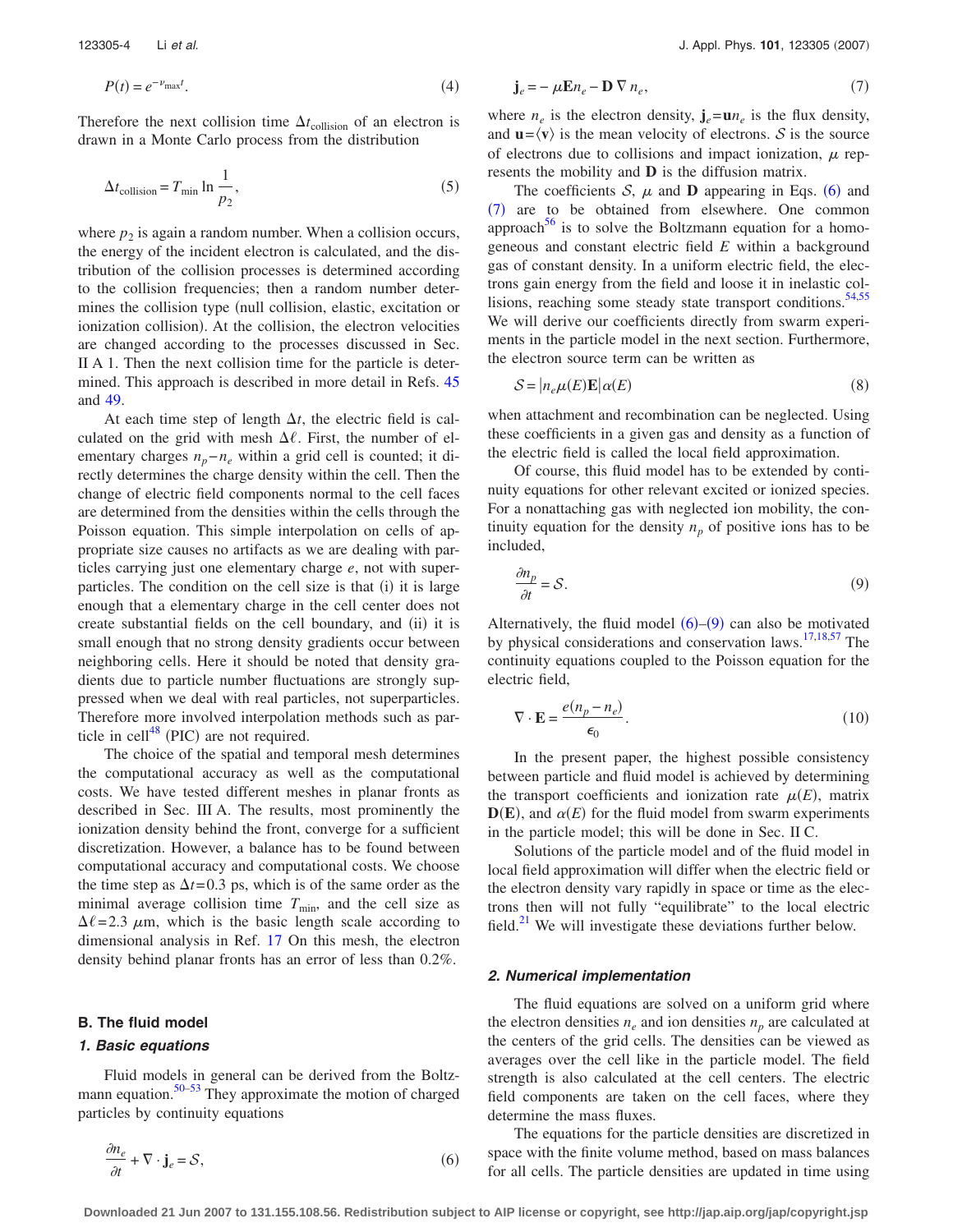the third order upwind-biased advection scheme combined with a two-stage Runge-Kutta method. For the details and the tests of the algorithm, we refer to Ref. [18](#page-13-8)

Analytical studies<sup>17,[35](#page-13-14)</sup> and numerical investigations<sup>18,[29](#page-13-9)</sup> show that the ionization front is a pulled front; therefore, a very fine numerical grid is required in the leading edge region of the front, and standard refinement techniques refining in the interior front region fail. Like for fronts in the particle model, we also have tested different numerical meshes for fronts in the fluid model; these fronts are treated in Sec. III A. On a too coarse grid, the front moves too fast and is too smooth due to numerical diffusion of the electron density. To achieve the same numerical accuracy below 0.2% as for the particle model, the fluid model requires an approximately four times finer mesh, namely,  $\Delta \ell = 0.575 \mu m$  and  $\Delta t$ = 0.075 ps. This mesh will be used below.

## **C. Kinetics and transport of electron swarms in constant fields**

Swarm experiments deal with electron swarms moving and multiplying in a constant electric field without changing it. If the field is high enough such that the electron number grows measurably, such a swarm is also called an avalanche. Swarms or avalanches in homogeneous fields are important experimental and theoretical tools to investigate the electron dynamics.

## *1. Particle swarm kinetics: Approach to steady state*

Particle swarm experiments can be used to determine transport coefficients and also to study the particle kinetics. We will first study the second issue, namely, the relaxation of electrons to a steady state velocity distribution and the velocity distribution itself. Indeed the electron swarm will rapidly equilibrate to the applied field. In such a balanced state, the electrons on average gain as much energy from the electric field as they loose in inelastic and ionizing collisions; this is how they reach an energy and velocity distribution specific for the electric field. The time that the electrons need to get in balance with the local electric field is an important indication for the validity of the local field approximation. We therefore test it here within a particle swarm experiment.

Figure [2](#page-4-0) shows how different electron swarms converge to the same mean energy within a field of 100 kV/cm. The experiment starts with a group of electrons of identical velocity directed in the electron drift direction; their kinetic energy is 50, 5, and 0.5 eV. When the swarms start to drift, their average energies converge to the same constant value within at most 3 ps in all three cases. Here the average energy is used as the simplest indication of their energy and velocity distribution function.

After reaching steady state motion, swarms demonstrate a steady state distribution of electron velocities and energies in a given electric field. Figure [3](#page-4-1) shows the distribution of the longitudinal electron velocity  $v<sub>z</sub>$  in an electric field of 50, 100, 150, and 200 kV/cm. The figure shows that with increasing field, the electron velocity distribution deviates more and more from the Maxwellian profile and therefore from symmetry about velocity  $v_z = 0$ ; rather an increasing

<span id="page-4-0"></span>

FIG. 2. Average electron energy as a function of time for three different electron swarms in a field of 100 kV/cm. Starting with electron swarms moving into the drift direction with an identical kinetic energy of 50 eV (solid), 5 eV (dotted), and 0.5 eV (dashed), all electron swarms approach a mean electron energy characteristic for the applied field within  $2-3$  ps.

number of electrons flies in the direction of the field and a decreasing number against it, and the number of electrons with high kinetic energy increases.

#### *2. Gaussian swarm profiles and transport coefficients*

Swarm experiments are used as well to determine mobilities, reaction rates, and diffusion constants experimentally.<sup>58</sup> An electron swarm drifts, broadens, and grows under the influence of a constant electric field. The same experiment is performed here for this purpose, but now numerically with the particle model.

We here recall the essentials: A single electron will generically evolve into a swarm that has a Gaussian profile in space. In terms of the fluid model  $(6)$  $(6)$  $(6)$ – $(9)$  $(9)$  $(9)$ , this Gaussian distribution is given by

<span id="page-4-1"></span>

FIG. 3. (Color online) Distribution of the electron velocity  $v_z$  in the longitudinal direction in particle swarm experiments in fields of 50, 100, 150, and 200 kV/cm. The higher the field, the more the distribution deviates from Maxwellian and from symmetry about velocity  $v_z = 0$ .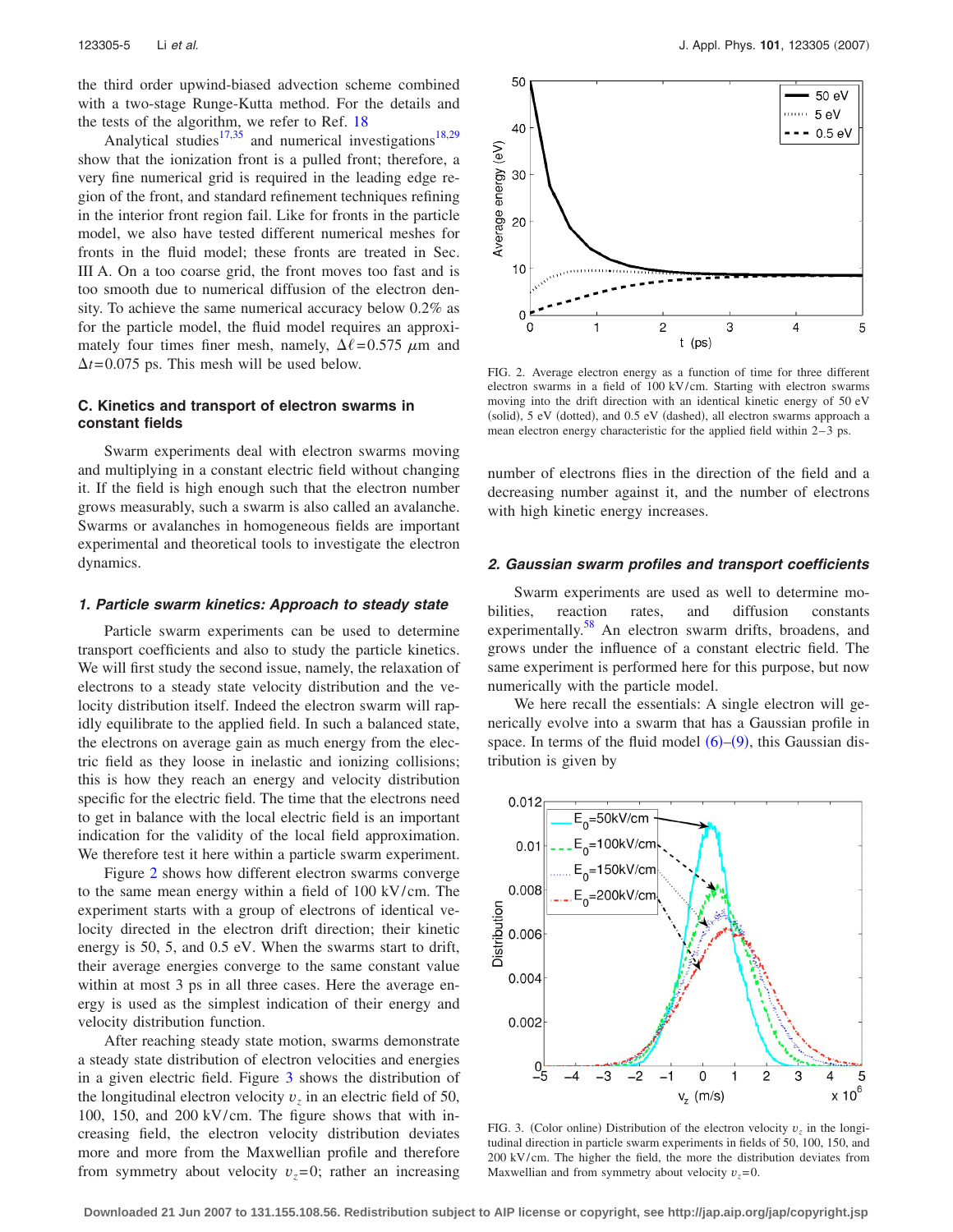<span id="page-5-0"></span>
$$
n_e(x, y, z, t) \propto e^{\mu E \alpha(E)t} \frac{e^{-(x^2 + y^2)/[4\pi D_T(t - t_0)]}}{4\pi D_T(t - t_0)}
$$

$$
\times \frac{e^{-(z - z_0 - \mu E t)^2/[4\pi D_L(t - t_0)]}}{\sqrt{4\pi D_L(t - t_0)}},
$$
(11)

The discharge specific context of this solution can be found in Refs. [57](#page-13-32) and [59.](#page-13-34)) Here the center of the package is at  $(x, y, z) = (0, 0, z_0)$  at time  $t = 0$ , and the field is in the *z* direction. The longitudinal and transversal components of the diffusion matrix are denoted as  $D_L$  and  $D_T$ .

<span id="page-5-1"></span>The transport and reaction coefficients can be determined from this equation by

$$
\mu(E)|E| = \frac{\langle z(t_2) \rangle - \langle z(t_1) \rangle}{t_2 - t_1},\tag{12}
$$

$$
\alpha(E) = \frac{1}{\mu(E)|E|} \frac{\ln N_e(t_2) - \ln N_e(t_1)}{t_2 - t_1},\tag{13}
$$

$$
D_T(E) = \frac{\langle x^2(t_2) + y^2(t_2) \rangle - \langle x^2(t_1) + y^2(t_1) \rangle}{4(t_2 - t_1)},
$$
\n(14)

<span id="page-5-2"></span>
$$
D_L(E) = \frac{\langle [z(t_2) - \langle z(t_2) \rangle]^2 \rangle - \langle [z(t_1) - \langle z(t_1) \rangle]^2 \rangle}{2(t_2 - t_1)},\tag{15}
$$

where  $N_e(t)$  is the total number of electrons at time *t*, and  $\langle \cdots \rangle$  denotes the average over all particles.

#### *3. Fluid parameters determined from particle swarms*

We have determined  $\mu(E)$ ,  $D_T(E)$ ,  $D_L(E)$ , and  $\alpha(E)$ , and also the average electron energy  $\epsilon(E)$  in particle swarm experiments for 42 different background electric fields ranging from 2 to 205 kV/cm.

To obtain the transport coefficients and mean values with satisfactory statistics, one needs a sufficient number of electrons that have experienced an adequate number of collisions. The experiments start from a number of electrons at the same position (i.e., located in a single point, which is, a Gaussian with zero width), and end with a swarm of electrons with a Gaussian distribution as described in Eq.  $(11)$  $(11)$  $(11)$ . Because the ionization rate depends strongly on the electric field strength, the number of initial electrons and the simulation time is chosen according to the fields. For example, the simulation starts with  $10^6$  electrons at 2 kV/cm and lasts for 1500 ps, but for 205 kV/cm, the simulation starts with  $10^2$  electrons and ends with  $4 \times 10^6$  electrons after 30 ps.

As there is some initial transient during which the electrons equilibrate to the field and approach a Gaussian density profile, the transport and reaction coefficients are evaluated according to Eqs.  $(12)$  $(12)$  $(12)$ – $(15)$  $(15)$  $(15)$  at appropriate times  $t_{1,2}$ . We choose  $t_2$  as the end of a swarm experiment, and  $t_1 = t_2 / 2$  in the middle of an experiment. In view of the relaxation times below 3 ps evaluated above, this choice of  $t_1$  is on the very safe side.

The numerical results for  $\mu$ ,  $D_T$ ,  $D_L$ ,  $\alpha$  and  $\epsilon$  for different electric fields  $E = |\mathbf{E}|$  are presented in Fig. [4](#page-6-0) together with empirical fit formulas. These formulas are in the form of

<span id="page-5-3"></span>function(E) = unit 
$$
\cdot
$$
 exp $\left\{ a + b \ln \frac{E}{kV/cm} + \frac{c(kV/cm)}{E} \pm \left[ \frac{d(kV/cm)}{E} \right]^2 \right\},$  (16)

where " $\pm$ " is "+" for  $\alpha$  and  $\varepsilon$ , and "-" for  $\mu$ ,  $D_T$ , and  $D_L$ . Their units and parameters *a*, *b*, *c*, and *d* are listed in Table [I.](#page-6-1)

These coefficients will be used in the fluid model  $(6)$  $(6)$  $(6)$ – $(9)$  $(9)$  $(9)$ to reach optimal agreement between particle and fluid model.

## **III. SIMULATIONS OF PLANAR FRONTS**

# **A. Concepts and setup of planar ionization fronts** *1. The role of planar fronts in the inner analysis of the streamer structure*

Fluid model simulations of streamers within the past [20](#page-13-3) years (see, e.g., Refs.  $11, 13, 18$  $11, 13, 18$  $11, 13, 18$  $11, 13, 18$ , and  $20$ ) have shown that the streamer head is surrounded and preceded by an ionization front that propagates into the nonionized gas. Within the ionization front, ionization grows until space charge effects set in. The formed space charge layer is much thinner than the radius of the streamer, it leads to a screening of the electric field in the interior of the streamer head and to a field enhancement ahead of it. Therefore the field dependent ionization reaction coefficient  $\alpha(E)$  is enhanced ahead of the space charge layer and suppressed behind it. The space charge layer around the streamer is shown in Fig. [1;](#page-1-0) for a further discussion of the three-dimensional structure and growth of streamers, we refer to the literature, see, e.g., Ref. [26.](#page-13-7)

It is clear that the full configuration of the electric field can only be analyzed within a two-or three-dimensional setting. On the other hand, within the inner structure of ionization front and space charge layer, the electric field does not deviate much from a planar configuration. To analyze the processes within the ionization front in detail, it is therefore advisable to study the inner structure of a planar front. This will be done here. The results can be put in further physical context through a separate analysis on the inner and the outer scales of the structure as commonly done in hydrodynamic boundary layer analysis, reaction-diffusion systems, etc.<sup>38-[40](#page-13-18)</sup>

## *2. Construction of planar fronts in the particle model*

The construction of a planar front is straightforward in the fluid model: gradients  $\nabla$  are simply evaluated in one spatial direction. We choose this direction to be the *z* direction. In the particle model, on the other hand, electrons move in all three spatial dimensions. Therefore a three-dimensional setting has to be retained. An essentially one-dimensional setting is achieved by considering only a small transversal area *A* of the front and by imposing periodic boundary conditions at the lateral boundaries. Furthermore, the electric field is calculated only in the forward direction *z* through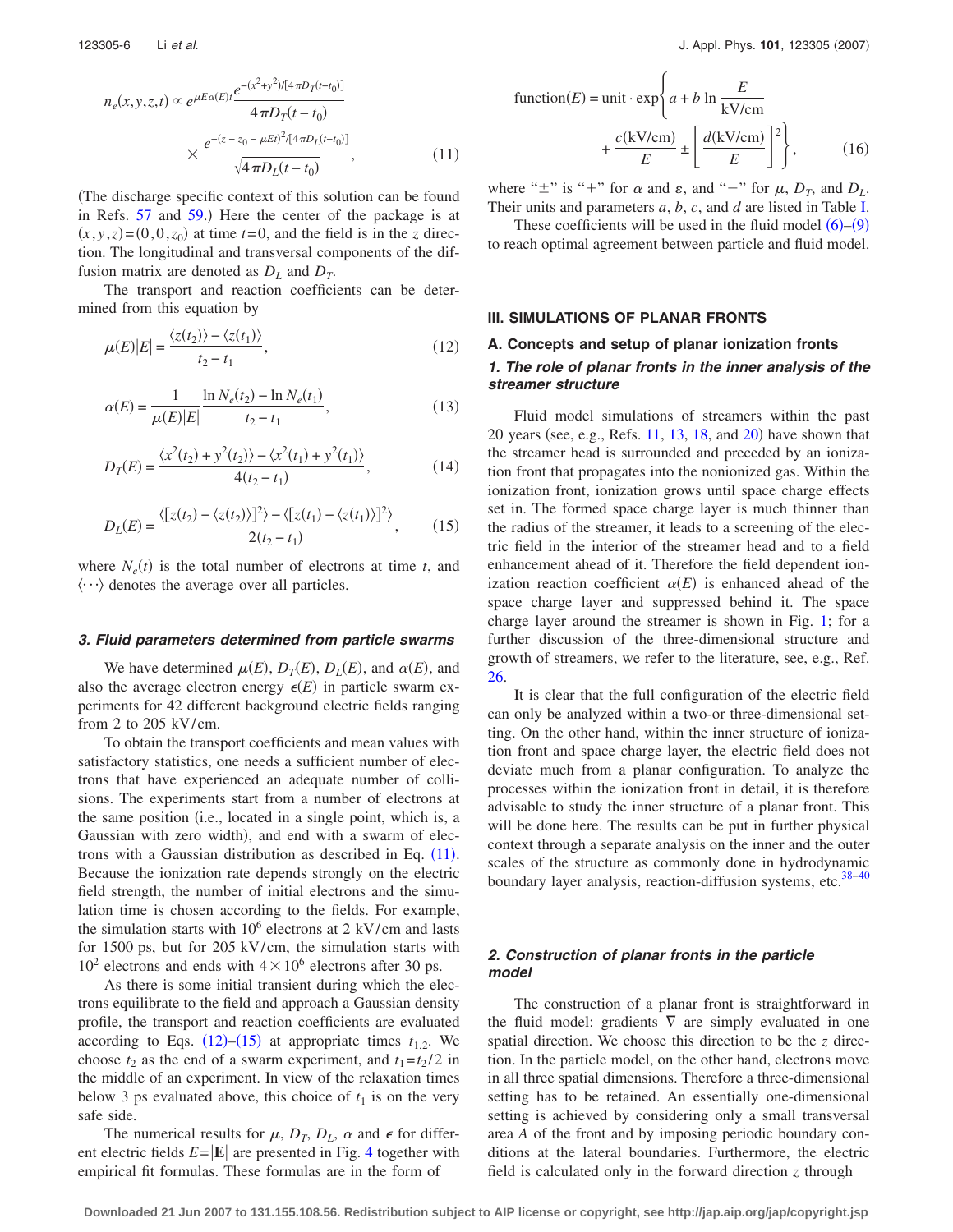<span id="page-6-0"></span>

FIG. 4. Electron mobility, diffusion rates, ionization rate, and average electron energy in nitrogen. Plotted are the reduced coefficients  $\mu p$ ,  $\alpha/p$ ,  $D_T$ ,  $D<sub>L</sub>$ , and  $\varepsilon$  as a function of reduced field  $E/p$  at room temperature. Our units are related to other commonly used units such as  $1 \text{ kV cm}^{-1} \text{ bar}^{-1}$ = 1.316 V cm−1 torr−1= 0.424 Td  $(1 \text{ Td} = 10^{-17} \text{ V cm}^2)$  at  $T = 300 \text{ K}$ .

<span id="page-6-2"></span>
$$
E_z(z,t) = E_z(z_0,t) + \int_{z_0}^{z} dz' \int_A \frac{dx dy}{A} \frac{e(n_p - n_e)(x, y, z', t)}{\epsilon_0},
$$
\n(17)

where  $E_z$  is the electric field in the z direction, and  $z_0$  can be any arbitrary position. This means that fluctuations of the transversal field due to density fluctuations in the transversal direction are not included. In fact, the numerical implementation of Eq.  $(17)$  $(17)$  $(17)$  is performed on a grid in the forward direction only as discussed in Sec. II A 2.

<span id="page-6-1"></span>TABLE I. The units and parameters in the empirical fit formula Eq. ([16](#page-5-3)) for reduced coefficients and average energy.

| Function | Unit        | $\mathfrak a$ | h    | с       | d    |
|----------|-------------|---------------|------|---------|------|
| μ        | $m^2/(V s)$ | $-4.02$       | 0.21 | 5.44    | 2.42 |
| $\alpha$ | 1/m         | 12.5          | 0.16 | $-200$  | 19.2 |
| $D_T$    | $m^2/s$     | $-4.71$       | 0.64 | 4.80    | 1.84 |
| $D_L$    | $m^2/s$     | $-6.75$       | 1.18 | 7.89    | 2.49 |
| ε        | eV          | $-1.37$       | 0.78 | $-4.44$ | 3.46 |

The density fluctuations projected onto the forward direction depend on the transversal area *A* over which the averages are taken. When *A* increases, the total number of electrons in the simulation increases proportionally to *A*, while the relative density fluctuations decrease like  $1/\sqrt{A}$ . Therefore some intermediate value of the area *A* has to be chosen: On the one hand, there should be a sufficient number of electrons to reach a satisfactory statistics, but on the other hand, there should not be so many electrons that the computer runs out of memory within the time interval of interest. In the simulation, we use a small *A* for high electric field and a large *A* for low electric field. For example, we choose the transversal averaging area as  $A = 6\Delta \ell \times 6\Delta \ell$  for −100 kV/cm, but for −50 kV/cm, the transversal averaging area is  $A = 20\Delta \ell \times 20\Delta \ell$ , here  $\Delta \ell = 2.3$   $\mu$ m.

In the *z* direction, the system length is  $500\Delta\ell$  which allows the front to propagate freely for all runs reported in this paper. The electric field in the nonionized region at large *z* is specified by  $\mathbf{E} = E^+ \hat{\mathbf{z}}$ , where  $E^+ \leq 0$  and  $\hat{\mathbf{z}}$  is the unit vector in the *z* direction.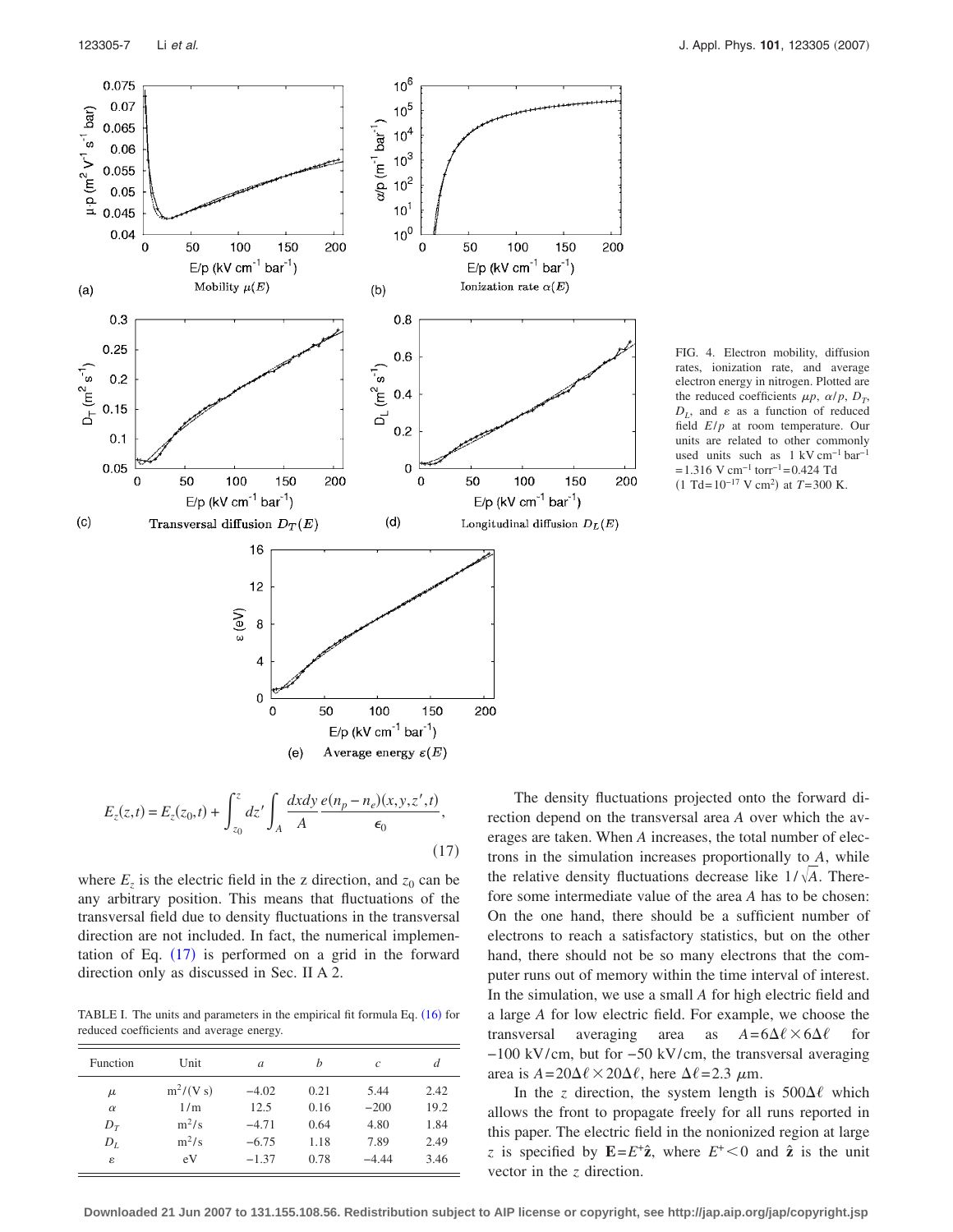<span id="page-7-1"></span>

FIG. 5. (Color online) Spatial profile of a particle front within a field of  $-100 \text{ kV/cm at time } t_1 = 450 \text{ ps (left)}$ and  $t_2$ =900 ps (right). (a) Electron density (solid) and ion density (dashed), (b) electric field (dashed) and net charge (solid), (c) density of electrons with energy above 0, 15.6,  $20$ ,  $30$ , and  $50$  eV, and  $(d)$  zoom into the front region with high electron energies, same quantities as in (c).

In the simulations, two different initial conditions are used. In the first,  $N_e$  electrons are evenly distributed in a thin layer of area *A* with an extension of  $19.5\Delta \ell < z < 20.5\Delta \ell$  in the field direction. Choosing

$$
N_e/A = |E^+| \epsilon_0 / e, \qquad (18)
$$

<span id="page-7-0"></span>the field behind the layer is screened according to Eq.  $(17)$  $(17)$  $(17)$ . Another choice is to begin with a few seed electrons which will create an ionization avalanche and form a charge layer later.

## **B. Planar fronts in the particle model**

## *1. Qualitative discussion of typical results*

We first present results in a field of  $E^+ = -100 \text{ kV/cm}$ . The initial condition is a thin electron layer with total electron number  $N_e$  as in Eq. ([18](#page-7-0)), screening the electric field behind the layer. Figure  $5$  presents the evolution at times  $t_1$  $= 450$  ps (left) and  $t_2 = 900$  ps (right). Panel (a) shows the density distribution of the electrons (solid) and the ions (dashed). Panel (b) shows the net negative charge distribution (solid) and the electric field (dashed). Panel (c) shows the total charge density of electrons and the charge density of electrons with an energy higher than 0, 15.6, 20, 30, and 50 eV, where 15.6 eV is the ionization energy. Panel (d) zooms into panel (c), both in space and in electron densities.

The figure shows an ionization front propagating to the right. Up to fluctuations, the spatial profiles are essentially unchanged; therefore, the front velocity *v* is essentially constant as well. The front carries an overshoot of electrons, generating a thin space charge layer that screens the electric field behind the front. In this screened interior region, the electron and ion density reach an equal constant density  $n_e^-$ 

 $=n_p^-$ . (Upper indices  $\pm$  indicate quantities before  $+$  and behind  $-$  the ionization front.) The qualitative features of the front are the same as those in the fluid model. $\frac{1}{1}$ 

Electrons with energies above the ionization threshold of 15.6 eV are shown in the lower two panels in Fig. [5;](#page-7-1) they exist essentially only in the high field region. Electrons with energies above 30 eV are so rare that they are hardly seen even on the scale of panel (d). Electrons with energy above 50 eV exist, but cannot be distinguished within this plot. The profiles of high energy electrons also move with the whole front without change of shape, up to fluctuations.

Following the track of single electrons of high energy, we found that they gain and loose energy in few collisions within a few picoseconds and do not run away. In that sense they are in a fast dynamic equilibrium with the electrons at lower energies. This observation agrees with the fast relaxation of 50 eV electrons travelling in the forward direction whose energy relaxation is shown in Fig. [2.](#page-4-0)

## *2. Quantitative results in different fields*

The ionization front in a given field  $E^+$  is characterized by a velocity *v*, a degree of ionization  $n_e = n_p$  behind the front, and an electron energy distribution in the high field region. We now present these quantities in detail.

We define the front position as the position of the maximal electron density. Table [II](#page-8-0) summarizes our numerical results on the front velocity  $v$  as well as on the saturated electron density  $n_e^-$  behind the front as a function of the electric field *E*<sup>+</sup> immediately ahead of the front.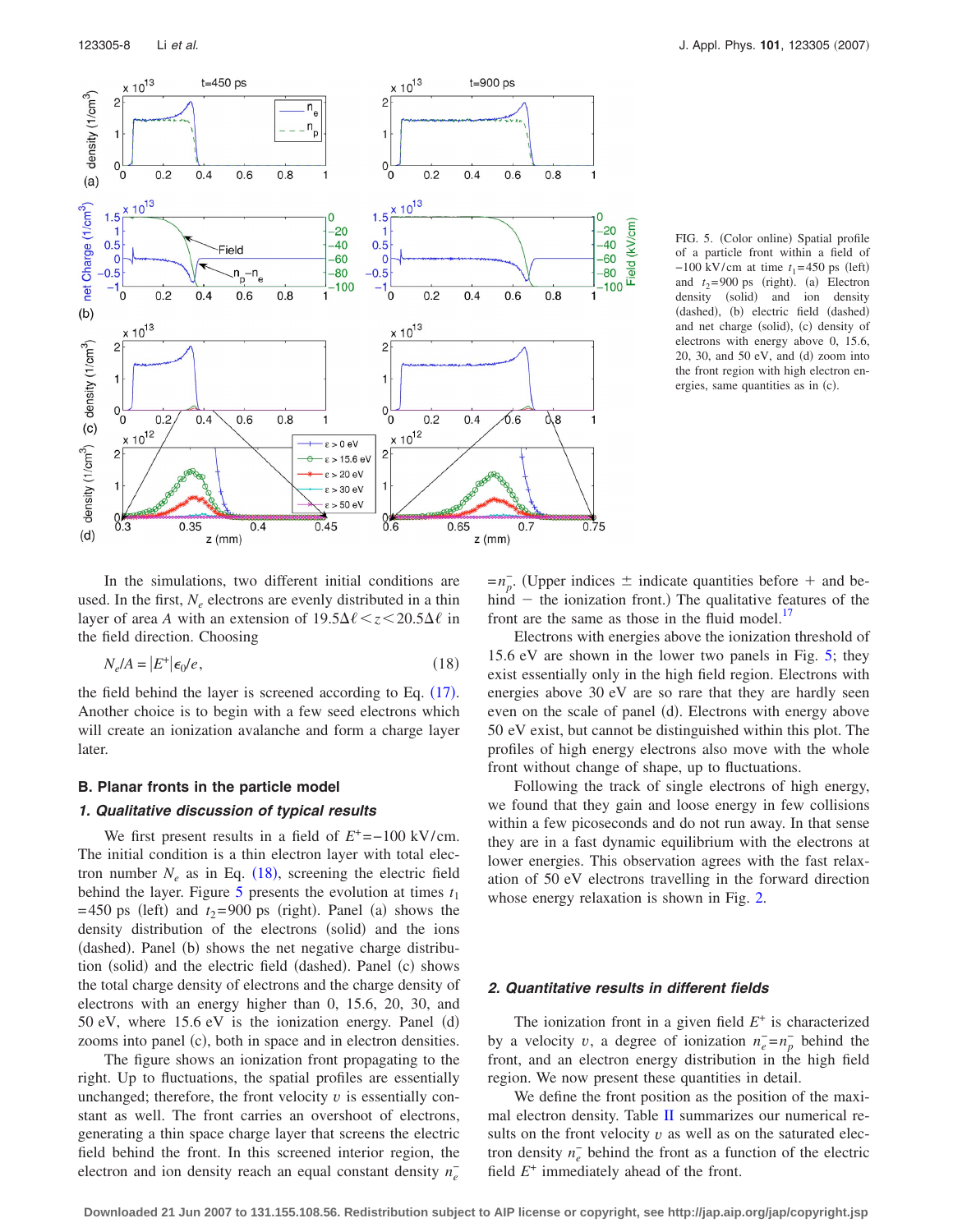<span id="page-8-0"></span>TABLE II. Numerical results on planar fronts in the particle model: front velocity *v* and ionization level  $n_e^-$  behind the front as a function of the electric field *E*<sup>+</sup> ahead of the front.

| $E^+$<br>(kV/cm) | $\overline{U}$<br>(m/s)         | $n_{\circ}^-$<br>(1/cm <sup>3</sup> ) |
|------------------|---------------------------------|---------------------------------------|
| 50               | $(2.773 \pm 0.007) \times 10^5$ | $(5.923 \pm 0.031) \times 10^{11}$    |
| 75               | $(4.845 \pm 0.023) \times 10^5$ | $(4.372 \pm 0.011) \times 10^{12}$    |
| 100              | $(7.258 \pm 0.062) \times 10^5$ | $(1.422 \pm 0.003) \times 10^{13}$    |
| 125              | $(1.012 \pm 0.010) \times 10^6$ | $(3.233 \pm 0.007) \times 10^{13}$    |
| 150              | $(1.365 \pm 0.008) \times 10^6$ | $(6.014 \pm 0.006) \times 10^{13}$    |
| 175              | $(1.745 \pm 0.027) \times 10^6$ | $(9.875 \pm 0.020) \times 10^{13}$    |
| 200              | $(2.262 \pm 0.063) \times 10^6$ | $(1.486 \pm 0.004) \times 10^{14}$    |

## **C. Planar fronts in the fluid model**

For planar fronts in the fluid model, there are not only numerical, but also analytical results; both agree within the numerical accuracy. First, the velocity of the front in a field *E*<sup>+</sup> is given by

<span id="page-8-4"></span>
$$
v^* = \mu(E^+)|E^+| + 2\sqrt{D_L(E^+)\mu(E^+)|E^+|\alpha(E^+)|},\tag{19}
$$

according to Refs. [17](#page-13-13) and [37](#page-13-16) with a slight generalization along the general lines discussed in Ref. [35.](#page-13-14) Note that for the initial conditions treated in this paper, the velocity  $v^*$  is approached from below after an algebraically slow relaxation.<sup>3</sup>

The electron and ion densities decay exponentially like  $e^{-z/\ell^*}$  in the leading edge of the front where the electric field is approximately  $E^{+,17,35}$  $E^{+,17,35}$  $E^{+,17,35}$  $E^{+,17,35}$  The decay length is

<span id="page-8-5"></span>
$$
\ell^* = \sqrt{\frac{D_L(E^*)}{\mu(E^*)|E^*|\alpha(E^*)}}.
$$
\n(20)

These analytical results are summarized in Table [III.](#page-8-1)

For the degree of ionization behind the front  $n_e^-$ , there is no closed analytical solution. The ionization behind the front can be derived numerically. Furthermore, in the Appendix, we derive an analytical upper bound for this quantity, namely,

<span id="page-8-6"></span>
$$
n_e^- \lesssim n_{e,\text{bound}}^- = \frac{\epsilon_0}{e} \int_0^{|E^+|} \alpha(e) de.
$$
 (21)

Numerical result and analytical bound are summarized in Table [IV.](#page-8-2)

<span id="page-8-1"></span>TABLE III. Exact analytical results for planar fronts in the fluid model, evaluated with the transport coefficients from Figs.  $4(a) - 4(d)$  $4(a) - 4(d)$ : front velocity  $v^*$  and electron density decay length  $\ell^*$  as a function of the electric field  $E^+$ .

| $F^+$<br>(kV/cm) | $\boldsymbol{v}^*$<br>(m/s) | $\ell^*$<br>(m)       |
|------------------|-----------------------------|-----------------------|
| 50               | $2.68 \times 10^{5}$        | $7.83 \times 10^{-6}$ |
| 75               | $4.70 \times 10^{5}$        | $3.91 \times 10^{-6}$ |
| 100              | $7.14 \times 10^5$          | $2.72 \times 10^{-6}$ |
| 125              | $9.88 \times 10^{5}$        | $2.15 \times 10^{-6}$ |
| 150              | $1.29 \times 10^6$          | $1.84 \times 10^{-6}$ |
| 175              | $1.63 \times 10^{6}$        | $1.66 \times 10^{-6}$ |
| 200              | $1.98 \times 10^{6}$        | $1.54 \times 10^{-6}$ |

<span id="page-8-2"></span>TABLE IV. The degree of ionization  $n_e^-$  behind the front in the fluid model as a function of field  $E^+$ : numerical result  $n_e^-$  and analytical upper bound  $n_{e,\text{bound}}^-$  as derived in the Appendix.

| $E^+$<br>(kV/cm) | $n_{\circ}$<br>$(1/cm^3)$ | $n_{e, \text{bound}}$<br>$(1/cm^{3})$ |
|------------------|---------------------------|---------------------------------------|
| 50               | $5.43 \times 10^{11}$     | $5.80 \times 10^{11}$                 |
| 75               | $3.83 \times 10^{12}$     | $3.98 \times 10^{12}$                 |
| 100              | $1.17 \times 10^{13}$     | $1.22 \times 10^{13}$                 |
| 125              | $2.49 \times 10^{13}$     | $2.61 \times 10^{13}$                 |
| 150              | $4.35 \times 10^{13}$     | $4.58 \times 10^{13}$                 |
| 175              | $6.70 \times 10^{13}$     | $7.09 \times 10^{13}$                 |
| 200              | $9.50 \times 10^{13}$     | $10.1 \times 10^{13}$                 |

# **D. Comparison of planar fronts in particle and fluid model**

## *1. Detailed investigation in a field of −100 kV/cm*

Now the stage is set to compare planar fronts in the particle model to those in the fluid model. The comparison is first done in detail for a planar front propagating into a field of −100 kV/cm. Both fluid and particle simulations are carried out in the same setup starting from the same initial conditions, i.e., from an electrically neutral group of 100 electrons and ions evenly distributed within the thin layer  $19.5\Delta\ell < z < 20.5\Delta\ell$  and within the transversal area *A*  $= 6\Delta \ell \times 6\Delta \ell$ .

Figure [6](#page-8-3) shows the temporal evolution of the planar front. We compare the spatial profile of the electron density (solid line) and ion density (dotted) in a particle simulation with the electron density (dashed) and ion density (dot dashed) in a fluid simulation. Two features are clearly visible: First, the particle and the fluid front move with approximately the same velocity and the same density profile in the leading edge of the front where the electric field does not vary yet. Second, the maximal electron density in the front and the saturation level of the ionization behind the front in the particle model are about 20% higher than in the fluid model. These results of visual inspection agree with those of Tables [I](#page-6-1) and [III](#page-8-1) for a field of −100 kV/cm.

<span id="page-8-3"></span>

FIG. 6. Temporal evolution of the electron and ion densities in a planar front in a field of  $E^+$  = –100 kV/cm. Shown are the spatial profiles of electron and ion densities derived with the particle or the fluid model at time steps *t* = 0.09, 0.36, 0.63, and 0.9 ns (solid lines,  $n_{e,part}$ ; dashed,  $n_{e,fluid}$ , dotted,  $n_{p,part}$ ; and dot dashed,  $n_{p,fluid}$ ).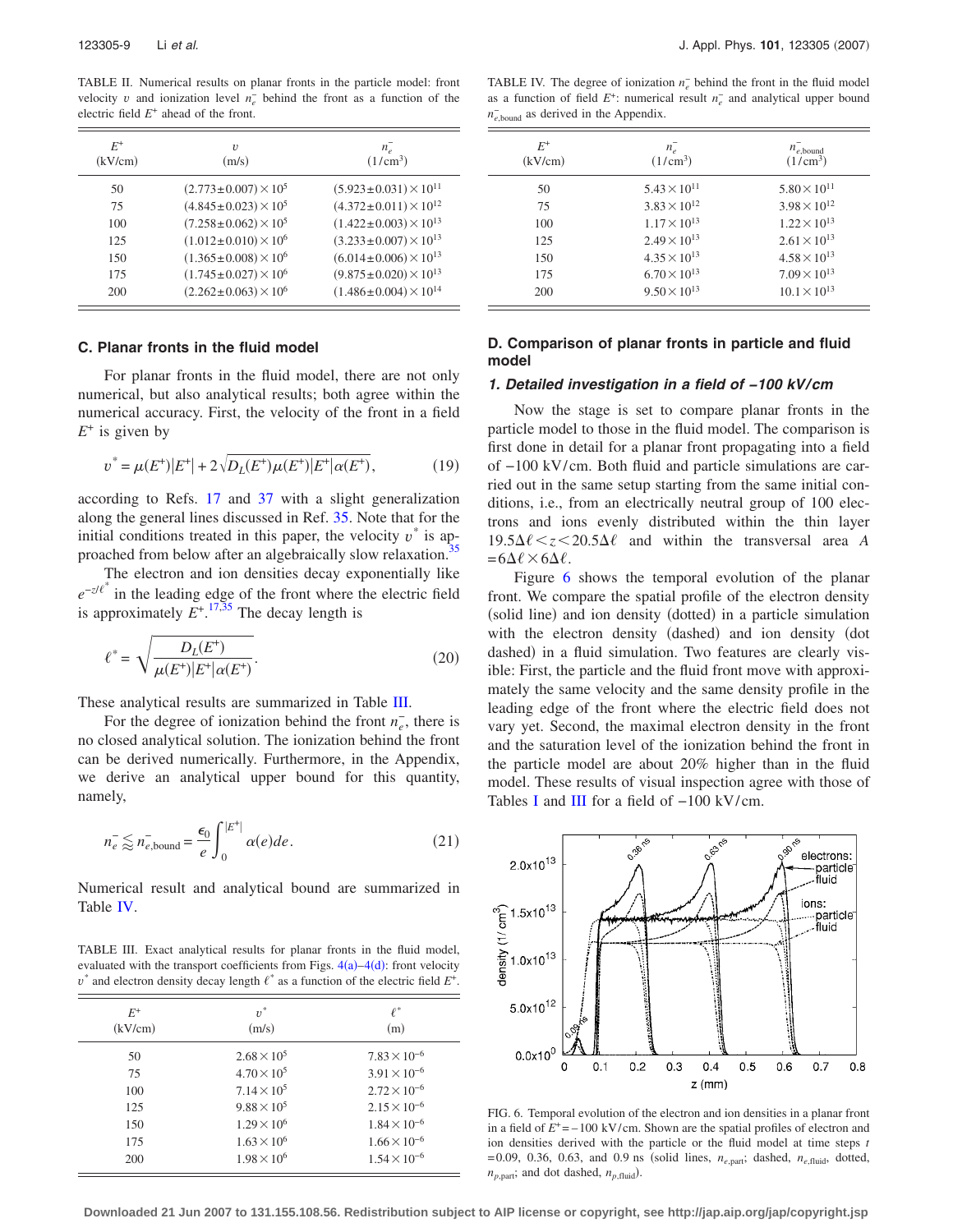<span id="page-9-0"></span>

FIG. 7. Zoom into the particle ionization front of Fig. [6](#page-8-3) in a field of −100 kV/cm at time 0.63 ns: shown are electron density distribution *ne* (solid line), local average electron energy  $\varepsilon_{part}$  (dotted line), local average electron energy  $\varepsilon_{\text{LFA}}$  according to the local field approximation (dashed line), and electric field strength  $E$  (dot-dashed line).

As we have excluded other reasons of the discrepancy such as numerical discretization errors or inconsistent transport and reaction coefficients, deviations must be due to the approximations in the fluid model, and a closer inspection shows that we should focus on the electron energies.

Figure [7](#page-9-0) zooms into the ionization front shown in Fig. [6](#page-8-3) at time  $t = 0.63$  ns. Here we show the electron density (solid line) and electric field (dot-dashed line) in the particle model. Furthermore the local mean energy of the electrons in the particle model is indicated with a dotted line. Finally, the mean electron energy according to the local field approximation  $\epsilon(E)$  is derived from the local field *E* and Eq. ([16](#page-5-3)) for  $\epsilon(E)$ ; it is indicated with a dashed line. It can be seen that the average electron energy nicely follows the local field approximation in the interior of the ionized region while it is considerably higher in the region where the electric field is large and the electron density decreases rapidly.

This deviation is analyzed in more detail in Fig. [8](#page-9-1) where the full electron energy distribution is shown. This is done

<span id="page-9-1"></span>

<span id="page-9-2"></span>

FIG. 9. Relative difference of ionization level behind the front  $(22)$  $(22)$  $(22)$  (dotted, above), front velocity ([23](#page-10-1)) (dashed, below), and mean electron energy in the leading edge ([24](#page-10-2)) (solid, middle) between particle and fluid model as a function of the electric field *E*<sup>+</sup> ahead of the front.

for the particular spatial region of the front where the electric field has decreased by 10% to a value of −90 kV/cm. More precisely, electrons are collected from the first cell where  $|E| > 90$  kV/cm, searching with increasing *z*. The average field in these cells is about *E*=−91.47 kV/cm. To reach a satisfactory statistics, the electrons are collected from ten different instants of time with a temporal distance of 30 ps between the two consecutive sampling times to ensure statistical independence. While these data are plotted as a solid line, for comparison the electron energy distributions in the swarm experiments in a constant field of −90 and −100 kV/cm are plotted as a dashed or dotted line, respectively. Analyzing the electron energy distribution at low energies  $\varepsilon$  < 10 eV, the ionization front at a local field around −90 kV/cm and the swarm experiment in a constant field of −90 kV/cm are quite similar while the distribution for a swarm in a field of −100 kV/cm is clearly lower. On the other hand, for electron energies above 20 eV, the energy distribution in the ionization front at a local field of −90 kV/cm actually lies closer to the distribution of the swarm at −100 kV/cm than to that at −90 kV/cm. This observation not only confirms that the average electron energy in the leading edge of the ionization front is higher than in the local field approximation, as is consistent with Fig. [7,](#page-9-0) but it indicates that the higher mean energies correspond to a higher population of electron energy states above the ionization threshold. We therefore expect that also the ionization rates are higher in the particle model than in the local field approximation.

## *2. Results for other fields*

FIG. 8. (Color online) The electron energy distribution function is measured as  $P(\varepsilon)/\sqrt{\varepsilon}$ , where  $P(\varepsilon)$  is the probability of electron energy  $\varepsilon$ . Here we show the electron energy distribution at the front region of Fig. [7](#page-9-0) where *E* ≈-90 kV/cm (solid line) and in the swarm experiments in constant fields of -90 kV/cm (dashed line) and -100 kV/cm (dotted line).

# Having analyzed the front propagating into a field of *E*<sup>+</sup> =−100 kV/cm in detail, we now summarize equivalent results for fields ranging from −50 to − 200 kV/cm in Fig. [9.](#page-9-2) The figure shows the relative difference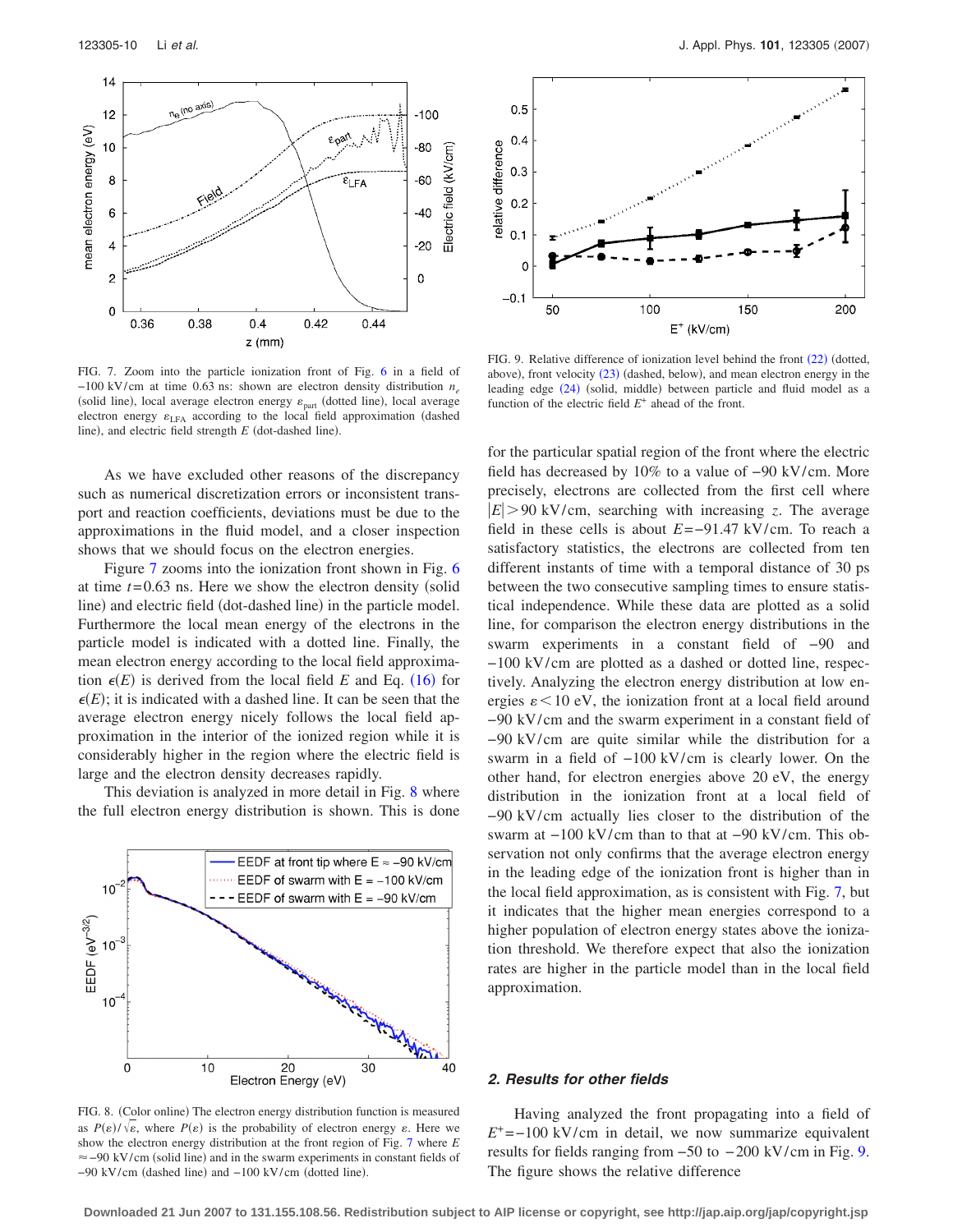<span id="page-10-0"></span>
$$
\frac{n_{e,\text{part}} - n_{e,\text{fluid}}}{n_{e,\text{fluid}}} \tag{22}
$$

<span id="page-10-1"></span>of the saturated electron density behind the front between the particle and the fluid model, the relative difference

$$
\frac{v_{\text{part}} - v_{\text{fluid}}}{v_{\text{fluid}}}
$$
 (23)

<span id="page-10-2"></span>of the front velocity and the relative difference

$$
\frac{\langle \varepsilon_{\text{part}} \rangle - \langle \varepsilon_{\text{LFA}} \rangle}{\langle \varepsilon_{\text{LFA}} \rangle} \tag{24}
$$

of the mean electron energy between the particle model and the local field approximation at a point in the ionization front where electron densities are low and the electric field is just slightly screened to the value  $E=0.98E^+$ . All differences increase with increasing field.

#### **E. Interpretation of results**

## *1. Electric field gradient, electron motion in the front, and electron energy overshoot*

A few authors have dealt with particle discharge models with strong gradients both in the electric field and in the particle density. They analyzed deviations between particle models and the fluid model in local approximation by means of the Boltzmann equation. They analyzed the case of stationary gradients of the electric field $54.55$  and the case of positive streamer ionization fronts. $^{21}$  They suggested corrections to the fluid model both due to field gradients and to density gradients.

The situation in negative streamer ionization fronts is somewhat different: a negative ionization front in nitrogen moves approximately with the electron drift velocity determined by the electric field in the leading edge of the ionization front. This means that the electrons in this leading edge region on average move within a stationary electric field. More precisely, the front velocity  $v^*(E^+)$  from Eq. ([19](#page-8-4)) is slightly larger than the electron drift velocity  $\mu(E^+)|E^+|$  in the electric field ahead of the front. This is because the front is not carried by electron drift only, but also by diffusion and creation of new free electrons. In a coordinate system moving with the ionization front, the existing electrons therefore on average move backwards. The faster this motion is, the further they are behind.

Figure [8](#page-9-1) shows that the high energy tail of the electron energy distribution in the ionization front at the position where the field is −91.47 kV/cm is closer to the swarm experiment at −100 kV/cm than to that at −90 kV/cm. One could interpret these results by assuming that the electrons have gained their energy distribution in a field of close to −100 kV/cm and then are transported backwards to where the field is only −90 kV/cm.

However, Fig. [7](#page-9-0) shows that this interpretation cannot be true. If the electron energy distribution would first equilibrate to a field of −100 kV/cm and then partially be transported backwards, then the mean electron energy  $\langle \epsilon_{part} \rangle$  would everywhere be below the mean electron energy  $\langle \epsilon_{\text{LFA}} \rangle$  at −100 kV/cm in local field approximation. But clearly there is an electron energy overshoot in the leading edge of the ionization front. So the most prominent deviation from the fluid model visible in Fig. [7](#page-9-0) occurs in the region were the electric field is almost constant; furthermore, if it would be a consequence of the local field approximation, the deviation would have the opposite sign.

## *2. Density gradient and relation between front and swarm experiments*

We conclude that the electron energy overshoot in the leading edge of the ionization front has to be due to the electron density gradient rather than to the field gradient. The effect of density gradients can be tested in swarm experiments (cf. Sec. II C) in a constant electric field as well. It turns out that such a test goes beyond qualitative results and actually allows for a quantitative comparison of fronts and swarms as will be explained below.

The key to the quantitative comparison is based on two closely related facts: (i) The density profiles in the leading edge of a swarm or avalanche in a constant field and in the leading edge of an ionization front penetrating the same field are both given by

<span id="page-10-3"></span>
$$
n_e \sim e^{-z/\ell^*},\tag{25}
$$

where  $\ell^*$  is given by Eq. ([20](#page-8-5)) and in Table [II.](#page-8-0) (ii) Also the velocities of swarm and front have the same value *v*\* from Eq.  $(19)$  $(19)$  $(19)$  and Table [II.](#page-8-0)

This relation between velocities and decay rates of swarms and fronts holds generally for any so-called pulled front whose velocity is determined in the linearly unstable region ahead of the front, as is discussed in a general setting in Ref. [35,](#page-13-14) specifically in Sec. 2.5.1. The statement can be verified on the explicit form of the Gaussian profile ([11](#page-5-0)). In the coordinate

$$
\xi = z - z_0 - v^* t \tag{26}
$$

moving with velocity *v*\* , the Gaussian swarm distribution  $(11)$  $(11)$  $(11)$  can be written as

$$
n_e \propto e^{\mu |E| \alpha t} \frac{e^{-(z - z_0 - \mu E t)^2 / (4D_L t)}}{\sqrt{4 \pi D_L t}} = e^{-\xi / \ell^*} \frac{e^{-\xi^2 / (4D_L t)}}{\sqrt{4 \pi D_L t}}.
$$
 (27)

We now test the above theoretical predictions on the particle model for a swarm and a planar front in a field of −100 kV/cm. The results are shown in Fig. [10.](#page-11-0) It should be remarked that our electron swarm has a Gaussian density distribution both in the longitudinal and in the transversal direction. To focus on the profile in the longitudinal direction, the density in the swarm in Fig.  $10(a)$  $10(a)$  is taken as the density on the longitudinal axis. Figure  $10(a)$  $10(a)$  shows the electron density profile of the swarm decaying at both edges and the profile of the planar front that grows and saturates to a constant level. As the densities are plotted on a logarithmic scale, an exponential decay like in Eq.  $(25)$  $(25)$  $(25)$  amounts to a straight line with slope  $-1/\ell^*$  in the plot. Despite density fluctuations and slow transients in the buildup of the profile,  $3^5$  Fig. [10](#page-11-0)(a) indeed shows that swarm and front have a similar decay profile on the right hand side.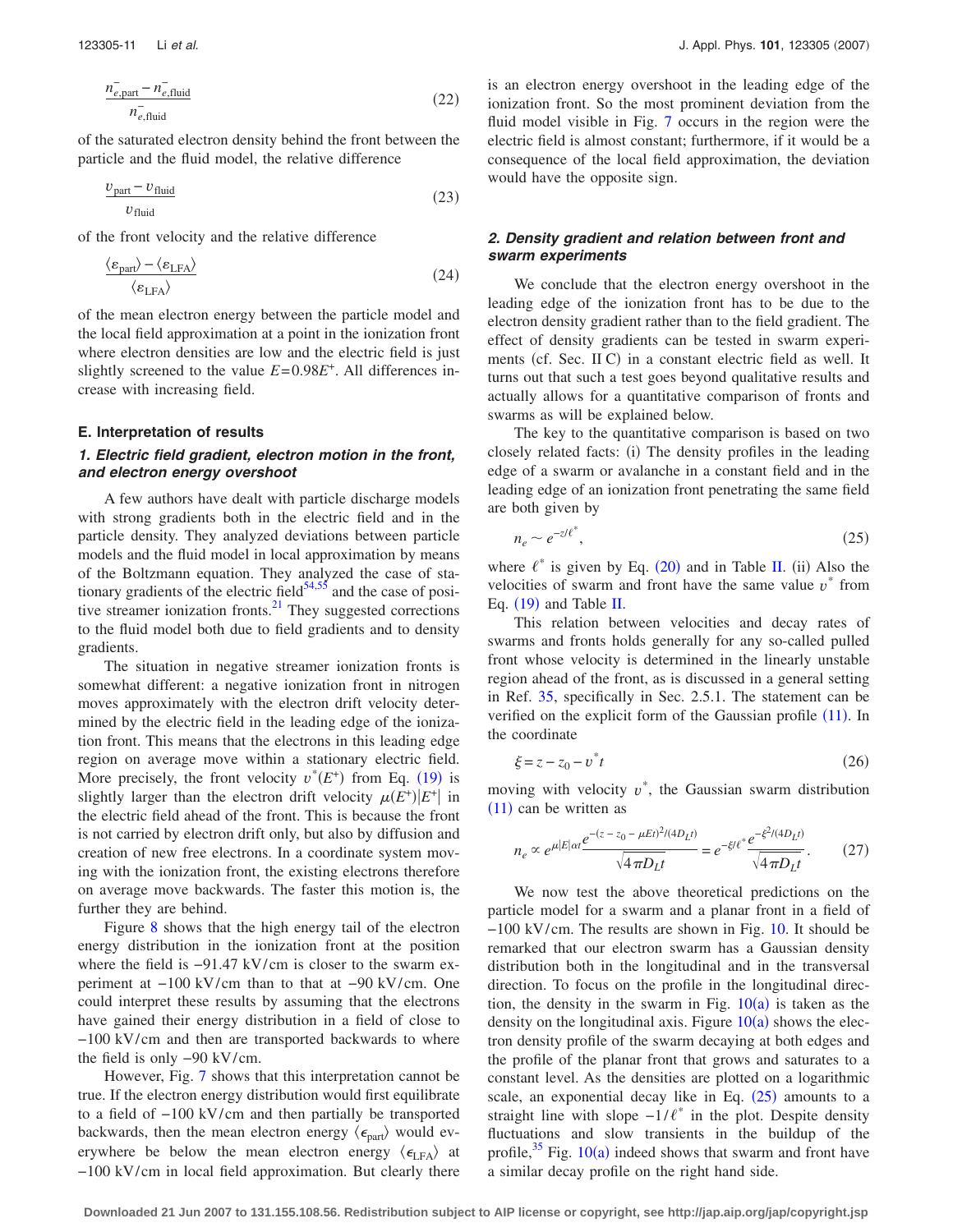<span id="page-11-0"></span>

FIG. 10. Comparison of an electron swarm and a planar ionization front, both in the particle model and in a field of -100 kV/cm. (a) Electron density on a logarithmic scale for swarm (solid) and front (dotted) as a function of z. (b) Mean electron energy in swarm (solid) and front (dotted) and in the front assuming the local field approximation (dashed) as a function of z.

This sets the stage to compare now the electron energies of swarm and front in Fig.  $10(b)$  $10(b)$ . The dotted and the dashed lines reproduce lines from Fig. [7](#page-9-0) for the planar particle front; they show the actual mean electron energy  $\langle \varepsilon_{part} \rangle$  (dotted) and the mean electron energy according to the local field approximation  $\langle \varepsilon_{\text{LFA}} \rangle$  (dashed). For the electron swarm, the mean electron energy along the swarm axis is indicated as a solid line in Fig.  $10(b)$  $10(b)$ . It is remarkable that this energy within the swarm is not constant in space though the electric field has a constant value. Rather the energy increases almost linearly along the axis. While the average energy of the swarm is around 8.5 eV, producing the respective value for the local field approximation  $\varepsilon(E)$  in Fig. [4](#page-6-0)(e), the average energy at the leading edge of the swarm reaches values above 10 eV.

Now the leading edge regions of swarm and front need a closer inspection. The leading edge is defined as the region where the electric field is (almost) constant and where the electron densities both approach the profile  $(25)$  $(25)$  $(25)$ . It is in this region where the electrons attain the highest mean energies, and Fig.  $10(b)$  $10(b)$  shows that the mean energy profiles of swarm and front in this region are virtually identical up to fluctuations. We conclude that the high electron energies within the leading edge of the ionization front that are shown in Figs. [7](#page-9-0) and [8,](#page-9-1) are due to the electron density gradient, and can be studied in the leading edge of a swarm experiment as well.

#### *3. The ionization density behind the front*

The discussion above shows that within the electron density gradient, the fast electrons are on average a bit ahead of the slower electrons as they have a higher average velocity in the forward direction. This is understandable since on the one hand, each single fast electron looses its energy over a length of  $\sim$ 1.5  $\mu$ m (which is the electron drift velocity  $\mu(E)E$  times the relaxation time  $\sim$  [2](#page-4-0) ps from Fig. 2), but on the other hand, the gradient length  $\ell^* \approx 2.7 \mu m$  of the density profile is of the same order. Clearly, this effect becomes more pronounced, the higher the field.

Now the electron energies in the leading edge substantially exceed the local field approximation and indicate the presence of a larger fraction of electrons with energies above the ionization threshold. This leads also to higher ionization rates than estimated by the local field approximation  $\alpha(E)$ . As the ionization level behind the front  $n_e^- = n_p^-$  is well approximated by the effective ionization rate  $\alpha$  integrated over the fields within the front  $(21)$  $(21)$  $(21)$  (recall also the argument in the Appendix), it is clear that the ionization level behind the front is higher in the particle model than in the fluid model.

#### **IV. CONCLUSION**

Negative streamer ionization fronts in pure nitrogen were investigated in planar approximation, both following the kinetics of single electrons in a particle model and in a fluid model in local field approximation. As parameter functions for the fluid model were derived from swarm experiments in the particle model and numerical errors are under strong control, a discrepancy between results of particle and fluid models must be attributed to the approximations made in the fluid model.

For electric fields immediately ahead of the front of 50 kV/cm or lower—the statements hold for nitrogen under normal condition, they are easily extended to other densities by introducing the reduced electric field *E*/*N*—particle and fluid model essentially agree in front speed, profile, and ionization level behind the front. When the field increases, the velocity does not vary much between both models, but the ionization level behind the front is substantially larger, as is demonstrated for a field of 100 kV/cm in Fig. [6.](#page-8-3) In Fig. [9](#page-9-2) the differences between particle and fluid models are summarized for the full field region investigated.

Can the discrepancy between the models be attributed to a particular physical mechanism and to a particular part of the front region? In Fig. [7](#page-9-0) we find the largest discrepancy between fluid and particle models in the leading edge of the front where the electron density is very low and where the electric field is hardly screened. Here the electrons have an average energy considerably higher than estimated by the local electric field. This effect can only be explained by an effect of the electron density gradient, not of the electric field gradient. Indeed, an electron swarm or avalanche in a constant electric field has the same velocity and the same density gradients in its leading edge and shows the same electron energy overshoot in its front part, as is illustrated in Fig. [10.](#page-11-0) In essence, in high fields the gradient length of front and avalanche  $\ell^*$  becomes of the order of the electron energy relaxation length; therefore, the fast and energetic electrons can get ahead of the slower ones.

These higher electron energies in the leading edge of the front lead to higher ionization rates than the ionization rate  $\alpha(E)$  in local field approximation—indeed,  $\alpha(E)$  is the total effective ionization rate of a complete electron swarm (as derived in Sec. II C) while the electrons in the leading edge of the swarm have higher ionization rates.

Now the ionization level behind the front can be approximated by integrating the effective ionization rate  $\alpha(E)$ over the electric field strength *E*, independently of the pre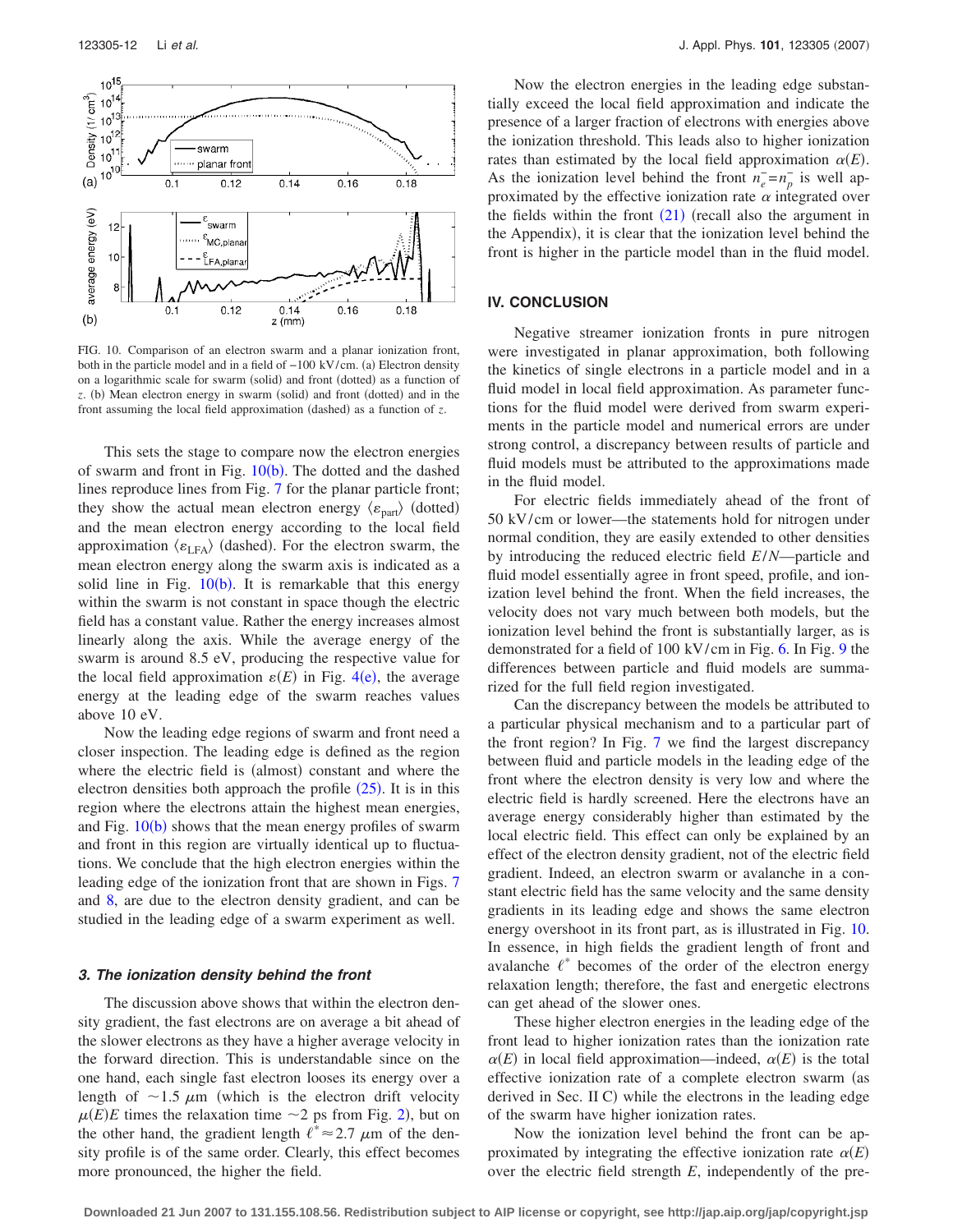cise spatial structure of the front. This result is derived in the Appendix. This implies that higher electron energies and higher effective ionization rates in the leading edge of the front directly lead to higher ionization levels behind the front, even though only very few electrons are involved in this dynamics in the low density region.

The effect of few electrons of high energy is much more severe for the ionization rates  $\alpha$  than for the average drift velocity  $\mu E$ ; therefore, the most pronounced effect is seen in the ionization levels behind the front and less in the front velocities.

We finally remark that next to explicit predictions, our work has delivered two useful insights. (i) The physical discrepancies between particle and fluid model lie in the leading edge of the front, though the effect is not so much seen in the velocity, but much more in the ionization level behind the front. This gives a clue for a numerical strategy combining efficient features of fluid and particle models. (ii) The essential features in the leading edge of the front are equally present in the leading edge of an electron swarm or avalanche in a constant field, where it can be studied much easier.

## **ACKNOWLEDGMENTS**

The authors thank W. Hundsdorfer for helpful discussions about the numerical solution of the fluid model. They acknowledge support by the Dutch national program BSIK, in the ICT project BRICKS, theme MSV1.

# **APPENDIX: APPROXIMATING THE IONIZATION LEVEL BEHIND THE FRONT**

In previous papers,  $17$  we have established that for a planar, uniformly propagating front with field independent electron mobility  $\mu(E)$ =const and for vanishing electron diffusion  $D(E)=0$ , there is a unique relation between the field ahead of the front  $E^+$ , the ionization rate function  $\alpha(E)$ , and the degree of ionization  $n_e^- = n_p^-$  behind the front, namely,

<span id="page-12-7"></span>
$$
n_e^- = n_p^- = \frac{\epsilon_0}{e} \int_0^{|E^+|} \alpha(e) de \tag{A1}
$$

in dimensional units.

Such a simple identity does not hold for the full fluid model  $(6)$  $(6)$  $(6)$ – $(10)$  $(10)$  $(10)$  with electron diffusion, but we can establish the expression  $(A1)$  $(A1)$  $(A1)$  as an upper bound for the free electron density  $n_e^-$  behind the front; this upper bound is actually a very good approximation to the real value as Table [IV](#page-8-2) shows. The upper bound is constructed as follows:

In the ionization source term  $S(8)$  $S(8)$  $S(8)$ , we follow the usual procedure to take only the drift term of the electron current into account. We note at this place that this assumption requires some reconsideration, and one could argue that the complete current should be taken into account and that a decomposition into a drift and a diffusion part is artificial. This argument will have to be elaborated at some other place. We here just change the source term into

<span id="page-12-8"></span>
$$
S_j = |j_e| \alpha(E), \tag{A2}
$$

while keeping the equations unchanged otherwise. This change of the source term means that more ionization is created at each part of the front, and therefore the ionization level behind the front will be higher. This is because in a negative front, drift current and diffusion current point into the same direction, and therefore

$$
|\mathbf{j}_e| = \left| -\mathbf{Q}(E) \cdot \nabla n_e - \mu(E)\mathbf{E} n_e \right| \gtrsim \mu(E) |\mathbf{E}| n_e.
$$
 (A3)

The dominant part of the current is the drift or Ohmic part, therefore the results with the changed source term  $(A2)$  $(A2)$  $(A2)$ should be close to the original problem.

According to Maxwell's equations, the divergence of the total current vanishes,

$$
\nabla \cdot (\epsilon_0 \partial_t \mathbf{E} + \mathbf{j}) = 0,\tag{A4}
$$

<span id="page-12-9"></span>where **j** is the electric current; in our case it is  $\mathbf{j} = -e\mathbf{j}_e$  with  $\mathbf{j}_e$ from Eq. ([7](#page-3-1)). If the front is planar and if the electric field  $E^+$ in the nonionized region does not change in time, then it follows immediately that

$$
\epsilon_0 \partial_t E = e j_e. \tag{A5}
$$

Now the growth of the ion density  $(6)$  $(6)$  $(6)$  is bounded by the source term  $(A2)$  $(A2)$  $(A2)$  and the identity  $(A4)$  $(A4)$  $(A4)$  is inserted,

$$
\partial_t n_p = S = \mu(E) |\mathbf{E}| n_e \alpha(E) \lesssim S_j = j_e \alpha(E) = \frac{\epsilon_0}{e} \partial_t E \alpha(E).
$$
\n(A6)

The first and last expressions in this inequality can be integrated in time with the result

$$
n_p(\mathbf{x},t) - n_p(\mathbf{x},0) \lessapprox \frac{\epsilon_0}{e} \int_{E(\mathbf{x},0)}^{E(\mathbf{x},t)} \alpha(e) de.
$$
 (A7)

Now the time interval  $[0,t]$  is taken in such a way that it contains the time range in which the ionization front passes over the point **x** of observation.  $n_p(\mathbf{x}, 0)$  is then the ion density before and  $n_p(\mathbf{x}, t)$  the ion density behind the front. As a result, we find that the expression  $(A1)$  $(A1)$  $(A1)$  indeed is an upper bound and good approximation for the ionization level behind the front.

We finally note if there is electron attachment and positive and negative ions  $n_{p,n}$  are formed, the statement stays true for the total ion charge density  $n=n_p-n_n$  if the total source and sink term for the ion density *n* can be written in the form  $(A2)$  $(A2)$  $(A2)$ .

- <span id="page-12-1"></span><sup>2</sup>H. Raether, *Electron Avalanches and Breakdown in Gases* (Butterworths, London, 1964).<br> $^{3}P$  Lov, P. S.
- <span id="page-12-2"></span> $B^3B$ . Lay, R. S. Moss, S. Rauf, and M. J. Kushner, Plasma Sources Sci. Technol. **12**, 8 (2003).
- <span id="page-12-3"></span><sup>4</sup>A. Bhoj and M. J. Kushner, J. Phys. D **37**, 2510 (2004).
- <span id="page-12-4"></span>*Electrical Discharges for Environmental Purposes: Fundamentals and Applications*, edited by E. M. van Veldhuizen (Nova Science, New York,  $2000$ ). . <sup>6</sup> L. R. Grabowski, E. M. van Veldhuizen, A. J. M. Pemen, and W. R.
- <span id="page-12-5"></span>Rutgers, Plasma Chem. Plasma Process. **26**, 3 (2005).
- <span id="page-12-6"></span>E. M. Bazelyan and Yu. P. Raizer, *Lightning Physics and Lightning Pro*tection (Institute of Physics, Bristol, 2000).

<span id="page-12-0"></span><sup>&</sup>lt;sup>1</sup>L. B. Loeb and J. M. Meek, *The Mechanism of the Electric Spark* (Clarendon, Oxford 1941).